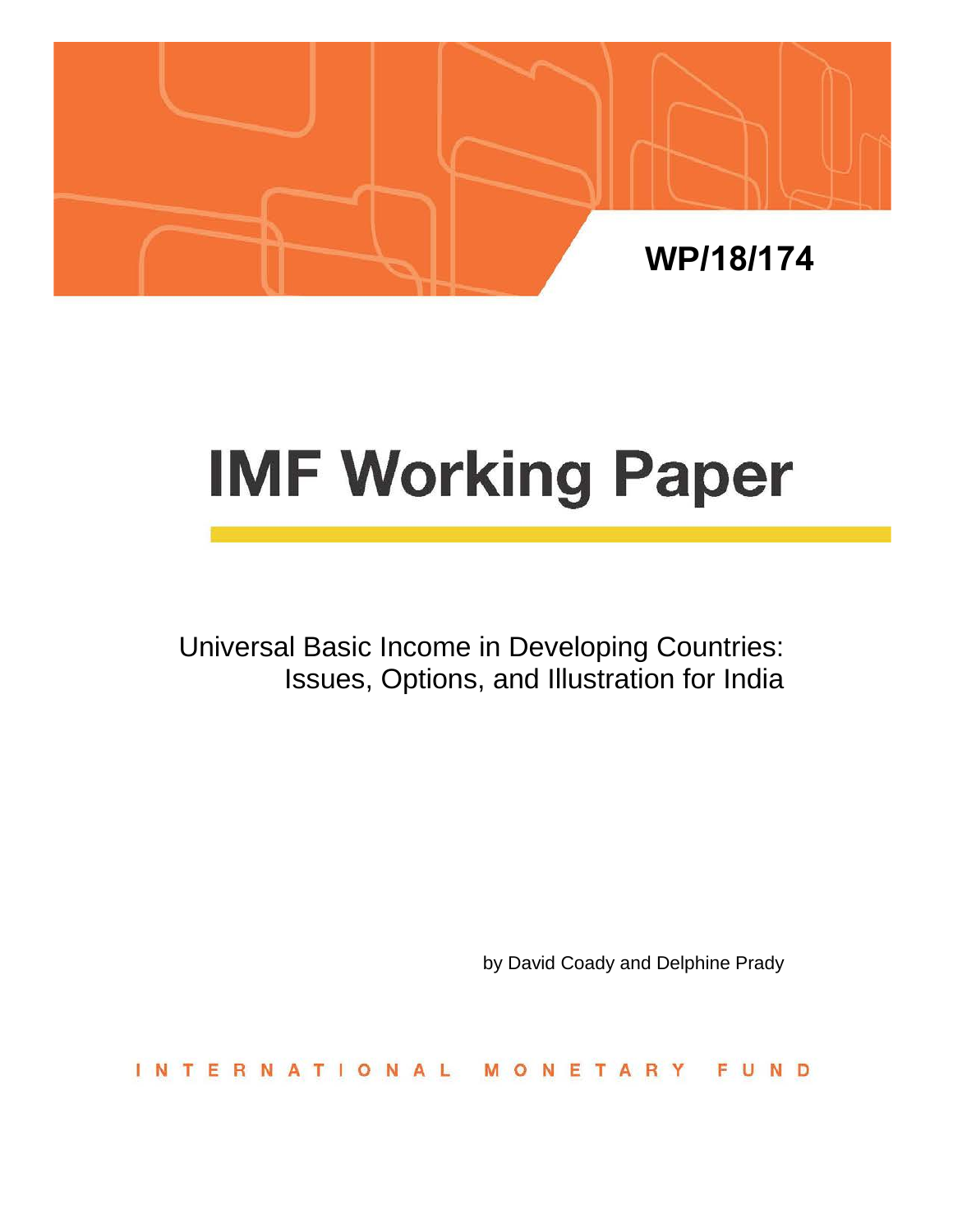## **IMF Working Paper**

## Fiscal Affairs Department

## **Universal Basic Income in Developing Countries: Issues, Options, and Illustration for India**

## **Prepared by David Coady and Delphine Prady**

July 2018

*IMF Working Papers* **describe research in progress by the author(s) and are published to elicit comments and to encourage debate.** The views expressed in IMF Working Papers are those of the author(s) and do not necessarily represent the views of the IMF, its Executive Board, or IMF management.

## **Abstract**

This paper discusses two common arguments for the adoption of a UBI: that it can be a more effective way of supporting low-income households when existing safety net programs are inefficient, and that it can generate broad support for structural reforms. Using India as an illustration, the paper discusses the trade-offs that need to be recognized in adopting a UBI in these contexts. It shows that replacing the 2011 Public Distribution System (PDS) with a UBI results in welfare losses for many low-income households, although much of this can be reduced by returning the PDS operational losses and the fiscal savings from excluding the highest-income groups to households as higher UBI transfers. In contrast, replacing inefficient energy subsidies raising energy prices to efficient—could simultaneously deliver unambiguous distributional gains, help address fiscal pressures, and improve energy efficiency with associated environmental and health gains. Realizing such reforms would, of course, require careful communication and implementation to address political and social barriers to reform.

Keywords: Universal basic income, safety net reform, efficient energy pricing, distributional gains

JEL Codes: H23, H53

Author's E-Mail Addresses: [dcoady@imf.org;](mailto:dcoady@imf.org) [dprady@imf.org](mailto:dprady@imf.org)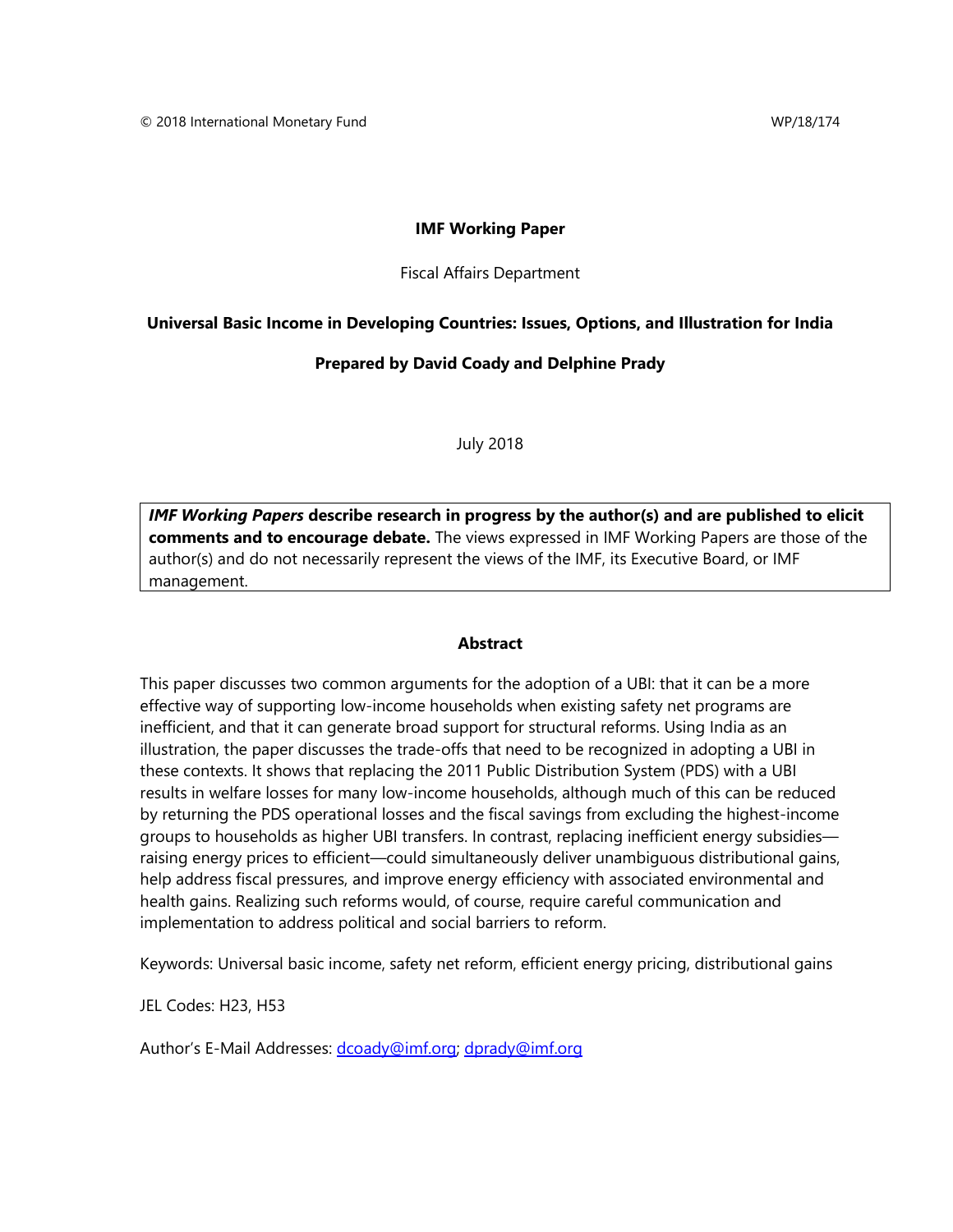| <b>Contents</b>         |  |  |  |  |
|-------------------------|--|--|--|--|
|                         |  |  |  |  |
|                         |  |  |  |  |
|                         |  |  |  |  |
|                         |  |  |  |  |
|                         |  |  |  |  |
|                         |  |  |  |  |
|                         |  |  |  |  |
| Figures                 |  |  |  |  |
|                         |  |  |  |  |
|                         |  |  |  |  |
|                         |  |  |  |  |
|                         |  |  |  |  |
|                         |  |  |  |  |
|                         |  |  |  |  |
| Appendix                |  |  |  |  |
|                         |  |  |  |  |
| <b>Appendix Tables</b>  |  |  |  |  |
|                         |  |  |  |  |
|                         |  |  |  |  |
| <b>Appendix Figures</b> |  |  |  |  |
|                         |  |  |  |  |
|                         |  |  |  |  |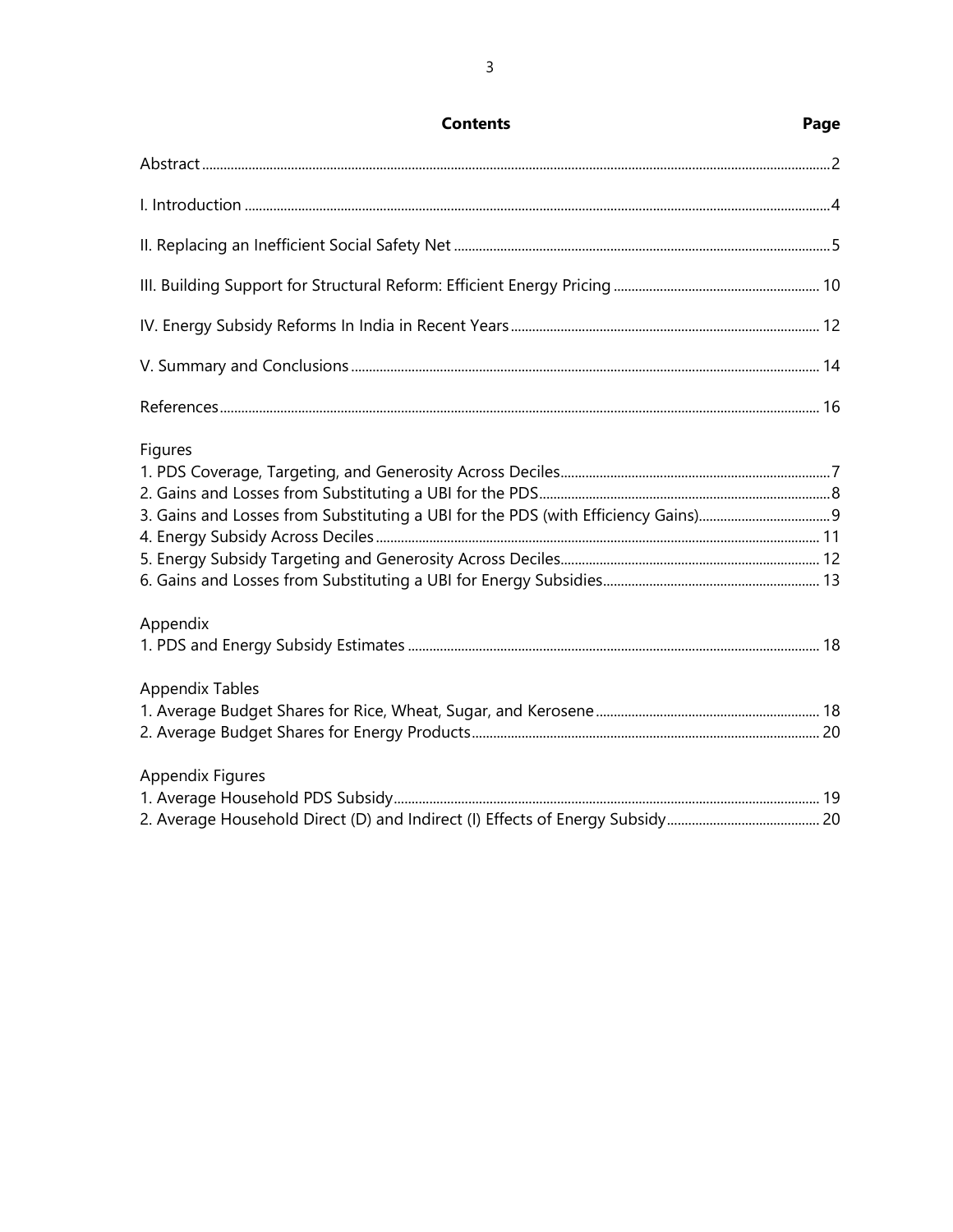## **I. INTRODUCTION**

The idea of a universal basic income (UBI) is attracting growing attention among academics, policy makers and the wider public. This paper discusses two common arguments used to motivate the adoption of a UBI. First, it is often argued that the UBI can be a more effective way of supporting low-income households when existing income support programs are inefficient and the source of these inefficiencies (such as administrative constraints) cannot be easily addressed over the short term. Second, it is argued that the UBI can play an important role in generating public and political support for the implementation of structural reforms in support of economic growth by mitigating the adverse impact of these reforms on households, especially low-income and middle-income households. This paper discusses these two motivations using India as an illustration, highlighting the important trade-offs that need to be carefully managed if a UBI is adopted in these contexts. [1](#page-3-0)

The potential advantages of adopting a UBI in India to replace existing food and energy subsidies have been widely debated in recent years. For instance, in January 2017, a full chapter of the 2016/17 Economic Survey (Government of India, 2017a) was devoted to a discussion of the merits and challenges of adopting a UBI as an alternative to the existing system of food and energy subsidies. $^\text{2}$  $^\text{2}$  $^\text{2}$  These subsidies are typically characterized as fraught with inefficiencies and inequities. Numerous studies have documented their incomplete coverage of the poor, the extensive leakage of benefits to the rich, significant operational inefficiencies, and high potential for fraud and corruption. However, reform of these subsidies is hindered by concerns for the possible adverse impact on households, especially low-income households. This paper evaluates how the adoption of a UBI could potentially help address the shortcomings of existing subsidies as well as the underlying concerns about the adverse impact of their removal on low-income households, and discusses the trade-offs that arise in replacing them with a UBI.

The paper starts by discussing the adoption of a UBI as a substitute for the Public Distribution System (PDS), which provides income support to households through price subsidies for wheat, rice, sugar and kerosene consumption. It then discusses the introduction of a UBI as part of an ambitious structural reform program centered around increasing energy prices to efficient levels that reflect the true social cost of energy consumption, associated with domestic pollution, congestion and global warming.<sup>3</sup> Reflecting data availability, our analysis is anchored in 2011 using the Indian 2011–12 National Sample Survey (NSS), which suffices given the illustrative nature of the analysis. However, to provide a real world context and flag potential administrative and political challenges that may arise in adopting a UBI and ensuring it has universal coverage,

<span id="page-3-0"></span><sup>&</sup>lt;sup>1</sup> For a discussion of the differing principles underlying various arguments in favor or against a UBI, see IMF (2017a); and Atkinson (2015) and Emery, Fleisch and McIntyre (2013) for broader discussion of the potential role for a UBI and implementation challenges.

<span id="page-3-1"></span><sup>&</sup>lt;sup>2</sup> Khosla (2018) provides an overview of UBI proposals in India, along with a critical assessment of estimates and policy recommendations in Government of India (2017a). Other papers on UBI in India include Davala and others (2015), Joshi (2016), Government of India (2018), Drèze (2017), and Sandefur (2017). See also IMF (2017b) for a review of different options and associated fiscal cost.

<span id="page-3-2"></span> $3$  For an analysis of alternative reform options to adopting a UBI, including a targeted (and possibly conditioned) cash transfer program, see Abdallah and others (2015)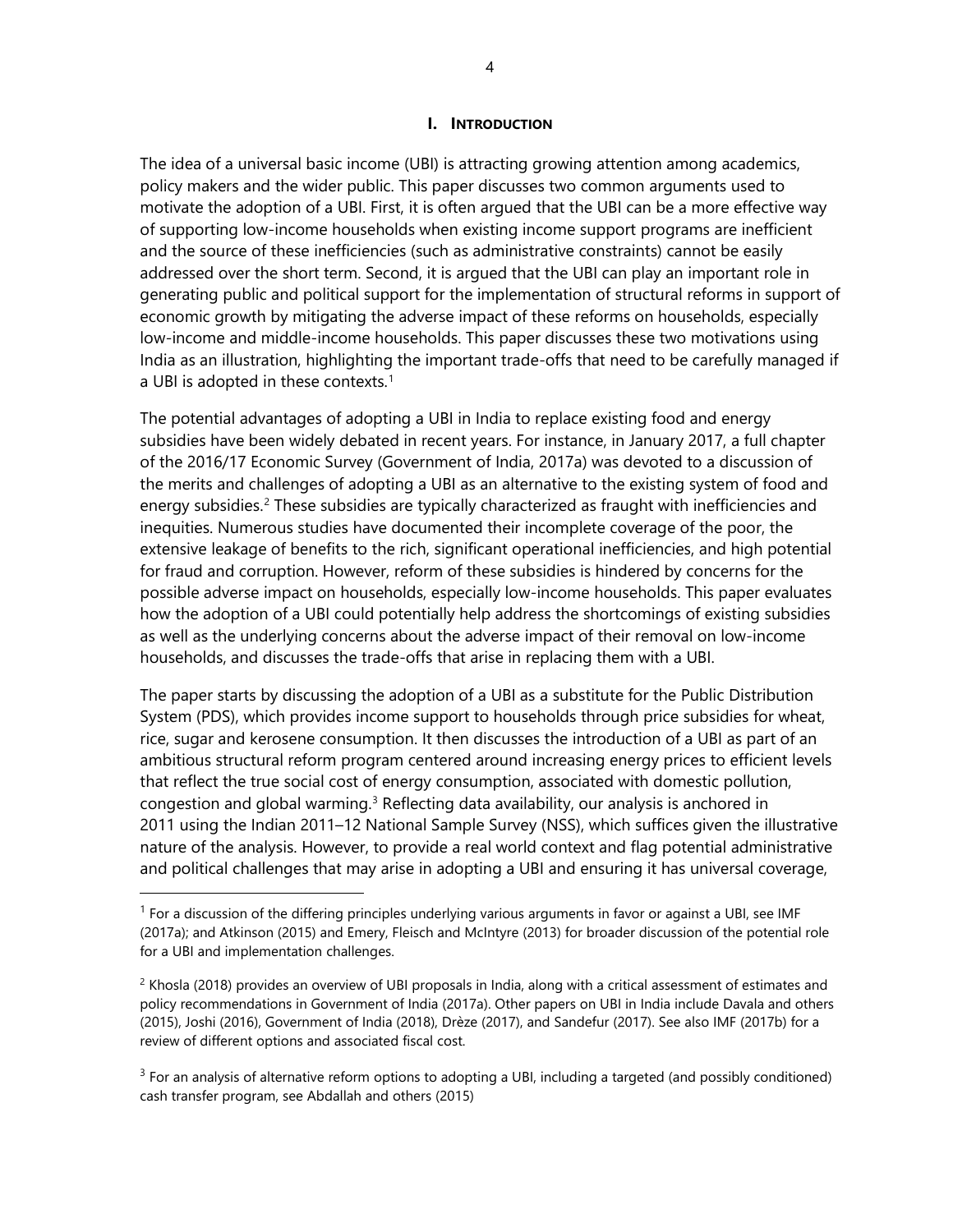the paper also discusses the numerous important subsidy reforms that have more recently been introduced in India and recent safety net reform initiatives. A key feature of the analysis in the paper is the focus on fiscally neutral reforms to help bring out the important trade-offs between various policy objectives and to abstract from other possible concerns about the adoption of a UBI, such as the unintended crowding out of growth enhancing public expenditures (e.g., public investments in infrastructure, education, health and nutrition; Sen 1992). In all simulations, the UBI has a simple design whereby every individual in the population receives an unconditional uniform cash transfer, with the common transfer level set to fully exhaust the fiscal gains from subsidy reforms.

# **II. REPLACING AN INEFFICIENT SOCIAL SAFETY NET**

The public distribution system dates back to the 1960's when it aimed at containing food prices and ensuring food access to urban consumers through a system of ration cards that entitled holders to a fixed quantity of food and fuel (kerosene) at subsidized prices through a network of Fair Price Shops (FPSs). Subsequently, the system was scaled up to also cover the rural population. It was also extensively reformed on several occasions. In 1992, the Revamped Public Distribution System (RPDS) was launched to strengthen coverage in very remote areas with high concentrations of poor households. In 1997, the Targeted Public Distribution System (TPDS) was launched, replacing the existing PDS, and states were required to formulate and implement effective arrangements for the partitioning of households into above and below the poverty line—the former holding an above-poverty-line card (APL) entitling them to lower quantities of subsidized food than the latter holding a below-poverty-line card (BPL). In 2001, an additional layer of targeting was added to reach the poorest of the poor with larger benefits, designated as the "Antyodaya Anna Yojana" (AAY).

In 2013, the implementation of the National Food Security Act (NFSA) transformed the TPDS, in principle disconnecting eligibility and entitlements to PDS subsidized goods from poverty status (i.e., ostensibly a shift from a welfare approach towards a rights-based approach). Under NFSA, the PDS should cover up to 75 percent of the rural population and up to 50 percent of the urban population, with every eligible beneficiary entitled to receive five kilograms of food grain at a highly subsidized price, but with higher entitlements for AAY families.

The operation of the TPDS requires extensive government interaction along the complete food chain. Under the TPDS, the Central Government, through several ministries and agencies (including the Food Corporation of India), is responsible for procurement, storage, transportation and bulk allocation of wheat, rice, sugar and kerosene to State Governments. The Central Government sets the quantities that each state must supply to the central pool, the quota that each state is entitled to draw from it, and the minimum price to be paid to traders and millers for the quantities supplied to the system. The State Governments are responsible for actual procurement, the identification of eligible families, issuing of ration cards, setting of ration prices, and supervision of the functioning of FPSs.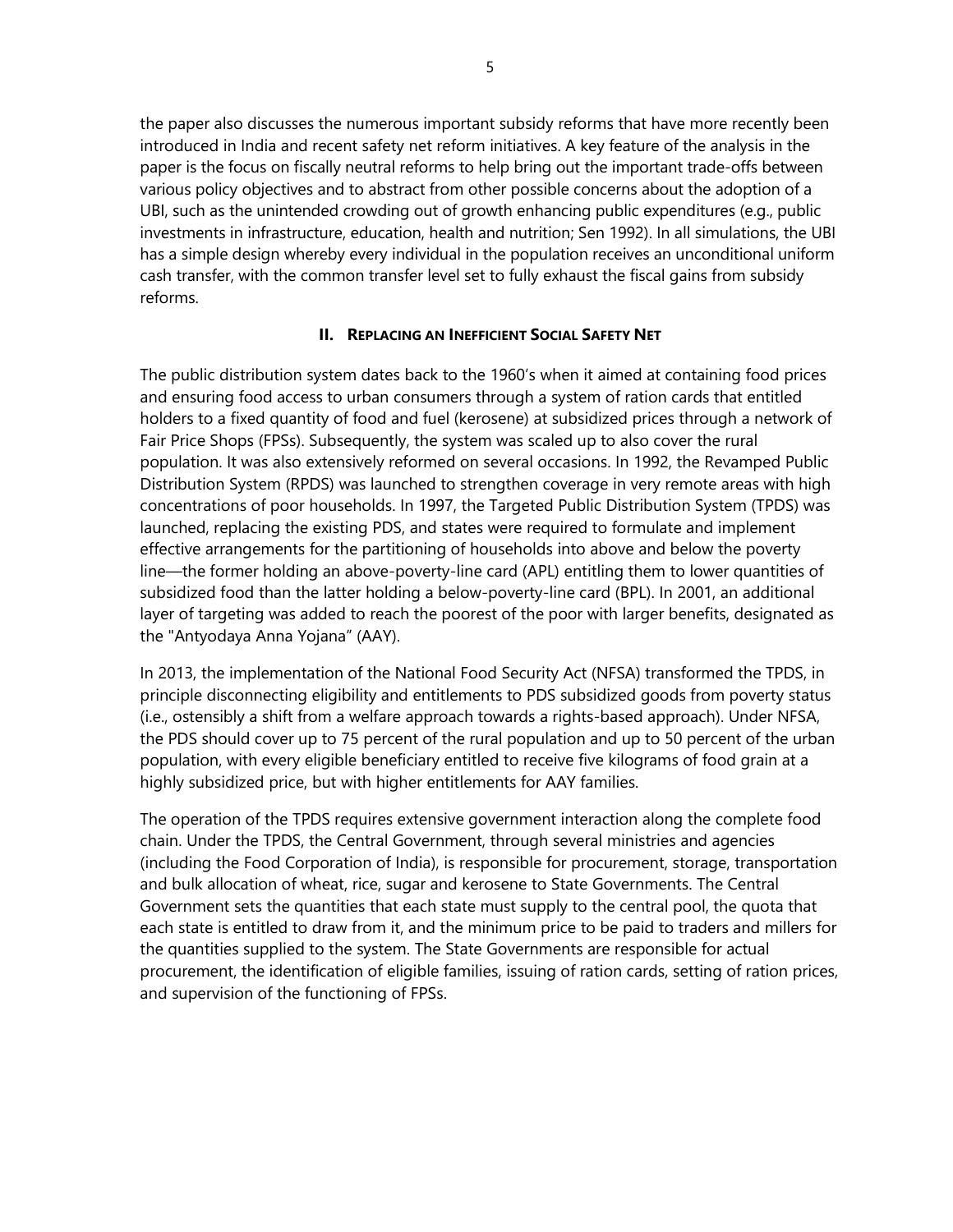Our analysis below is based on the 2011–12 National Sample Survey (NSS), i.e., prior to the introduction of the NFSA.<sup>[4](#page-5-0)</sup> It also adopts a national perspective that abstracts from the wide disparities in the implementation of the PDS across different Indian states before 2013 (Basu and Das, 2015). Indeed, between 2011 and 2013, certain states bypassed the distinction between APL and BPL holders, in effect largely expanding the PDS coverage. For instance, 90 percent of households consume rice from the PDS in Tamil Nadu where the state enforces a near-universal PDS, while around 45 percent of households consume PDS rice in Maharashtra where the state enforces stricter eligibility criteria, including a lower income threshold and exclusion of certain socio-economic categories like government employees. Furthermore, certain states have reduced the price of subsidized goods below the prices issued by the central government, generating wide variations in the generosity of implicit income transfers. For instance, these subsidies can reach around 220 rupees/month/household in Tamil Nadu where the state PDS grain was free in 2011, compared to around 60 rupees/month/household in Maharashtra.

Although the functioning of the system varies widely across states, systemic inefficiencies have been extensively documented. The Indian Ministry of Finance estimates that 36 percent of total PDS allocation never reaches final beneficiaries because of "out-of-system" leakages along the procurement-transportation-distribution chain (Ministry of Finance, Government of India, 2017a). More specifically, taking kerosene as an example, there is an estimated 41 percent gap between the total PDS subsidized kerosene allocation by the Central Government and actual household consumption as captured by the 2011–12 NSS (Ministry of Finance, Government of India, 2016).

Furthermore, despite its broad coverage of the population, sizeable under-coverage of lowerincome groups still exists under the PDS. Based on NSS 2011–12, approximately 20 percent of households in each of the bottom two income quintiles do not receive any benefits (Figure 1a). At the same time, a large proportion of higher-income deciles receives PDS subsidies, with the richest 40 percent of households receiving 35 percent of total PDS subsidies (Figure 1b). Because of this under-coverage and leakage, most income deciles receive similar shares of total PDS benefits, which would also be the outcome under a UBI program. Therefore, substituting a UBI for the current PDS would be expected to generate only a mild tradeoff between coverage and targeting of the bottom income deciles.

Figure 1 also shows how the performance of the PDS compares to a UBI in terms of coverage, targeting and progressivity. A UBI would outperform the 2011 TPDS program in terms of coverage of lower income groups (Figure 1a) since, by design, it covers all households. However, improved coverage under the UBI comes at the expense of a slight deterioration in benefit targeting and generosity at the bottom (due to greater leakage of benefits to top income groups; Figure 1b and 1c). A UBI would leave benefit progressivity virtually unchanged (Figure 1c).

<span id="page-5-0"></span><sup>&</sup>lt;sup>4</sup> See Appendix for the methodology underlying the benefits households receive from PDS and energy subsidies. Net benefits from reforms are calculated as the level of the UBI minus these subsidy benefits.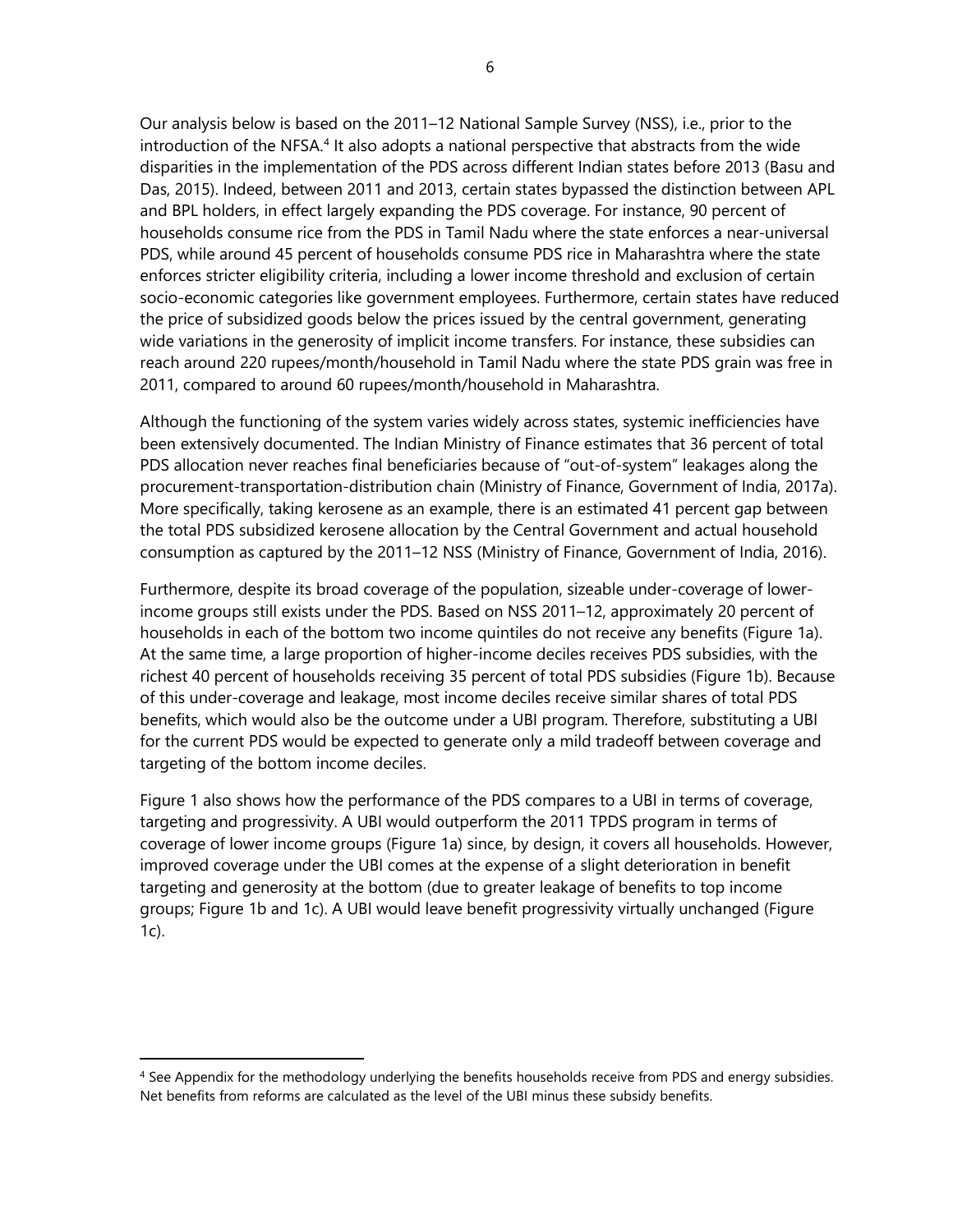

**Figure 1. PDS Coverage, Targeting, and Generosity Across Deciles**





Source: Authors' estimates based on Indian 2011–12 NSS.

Note: Deciles of per capita total expenditure. Coverage of PDS proxied by the percentage of households reporting they hold and use a ration card. Targeting is defined as the distribution of total PDS spending across income deciles. Generosity is the average share of PDS subsidy in household total expenditure, among all households in a decile.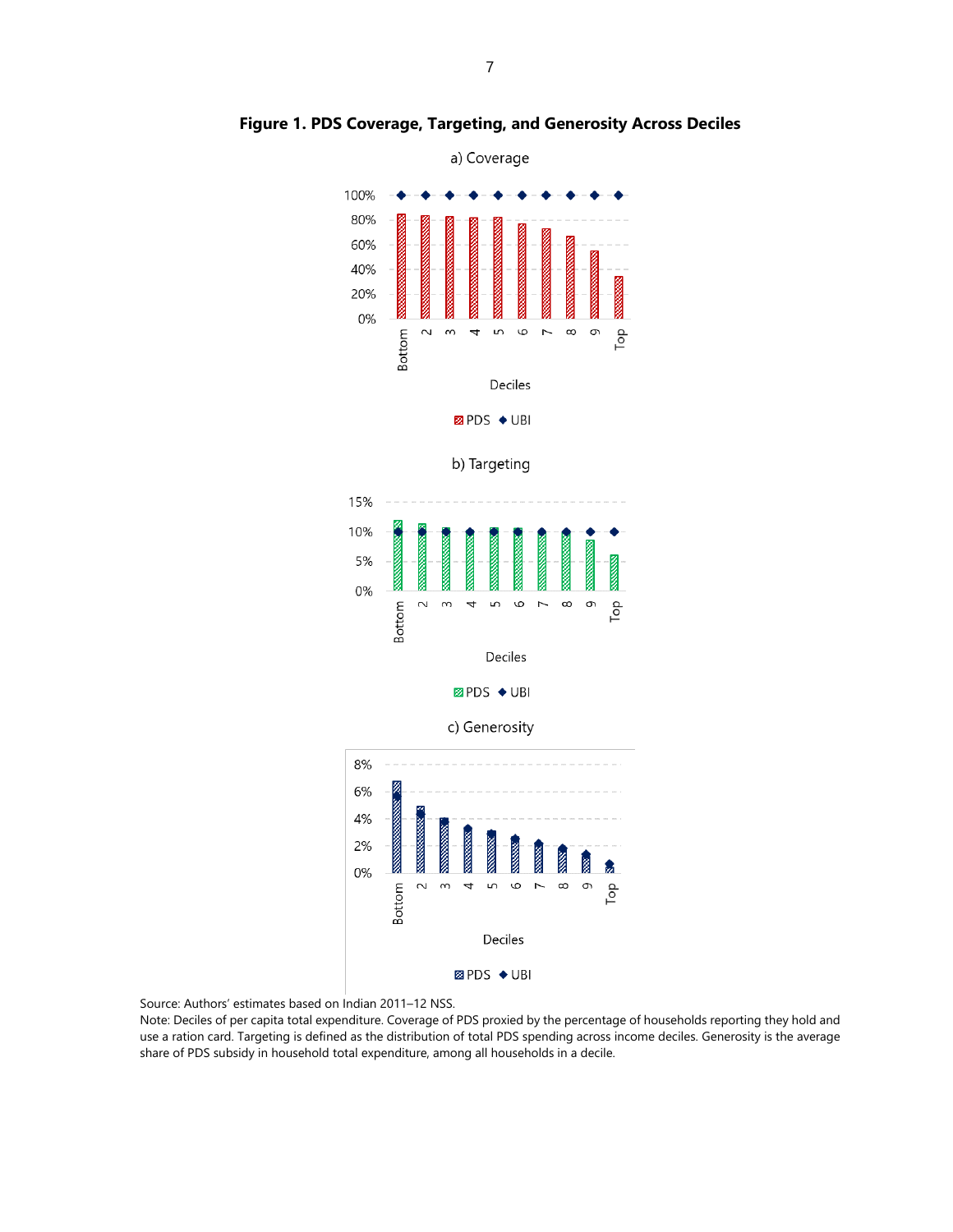Replacing the PDS with a UBI would redistribute benefits within as well as across income deciles. On average, 50 percent of households in the bottom four income deciles would face a 6 percent welfare loss, while the other [5](#page-7-0)0 percent would gain 3 percent (Figures 2).<sup>5</sup> However, to the extent that the elimination of the PDS would also eliminate its inherent operational (so-called "out-ofsystem") inefficiencies, and that these result in public expenditure savings, these savings could be returned to households as a more generous UBI and this in turn would help to mitigate the losses incurred by some households in lower income deciles. It has been estimated that 36 percent of PDS total spending never reaches the intended households (Ministry of Finance, Government of India, 2017a) due to the existence of "ghost beneficiaries" and the large illegal diversion of subsidized goods resold on the open market. That is, out of every 100 Rupees spent on the program, only 64 reaches households. In conjunction with the switch to cash (as opposed to inkind) transfers, the ongoing use of the improved identification technology of the Aadhaar biometric citizen registry could be instrumental in realizing these additional efficiency savings.





 $\overline{a}$ 

Note: Deciles of per capita total expenditure. Average losses and gains are computed among losing and gaining households.

Figure 3 demonstrates the impact of recycling the estimated expenditure savings of 36 percent through an increase in the UBI, equivalent to a 55 percent increase in the uniform transfer (i.e., 36 divided by 64). This would have the effect of reducing the number of losers in the bottom four income deciles to below 40 percent, bringing down the average share of losers in the bottom four income deciles from about one half to a third (Figure 3a). The increase in UBI generosity would also reinforce the gains for other households, on average from 3 to 5 percent in the bottom four income deciles (Figure 3b).

The losses for some households could also be further reduced by relaxing the objective of universality by somehow excluding the top income groups from the UBI. $6$  For example, reallocating UBI transfers going to households in the top three income deciles, on top of the

Source: Authors' estimates based on Indian 2011–12 NSS.

<span id="page-7-0"></span> $5$  Note that the households with the largest losses will, by design, be those who had the largest benefits under the PDS.

<span id="page-7-1"></span><sup>6</sup> This possibility has also been discussed in the context of the UBI in India (Ministry of Finance, Government of India, 2017a). An alternative would be to increase income tax rates at the top of the income distribution.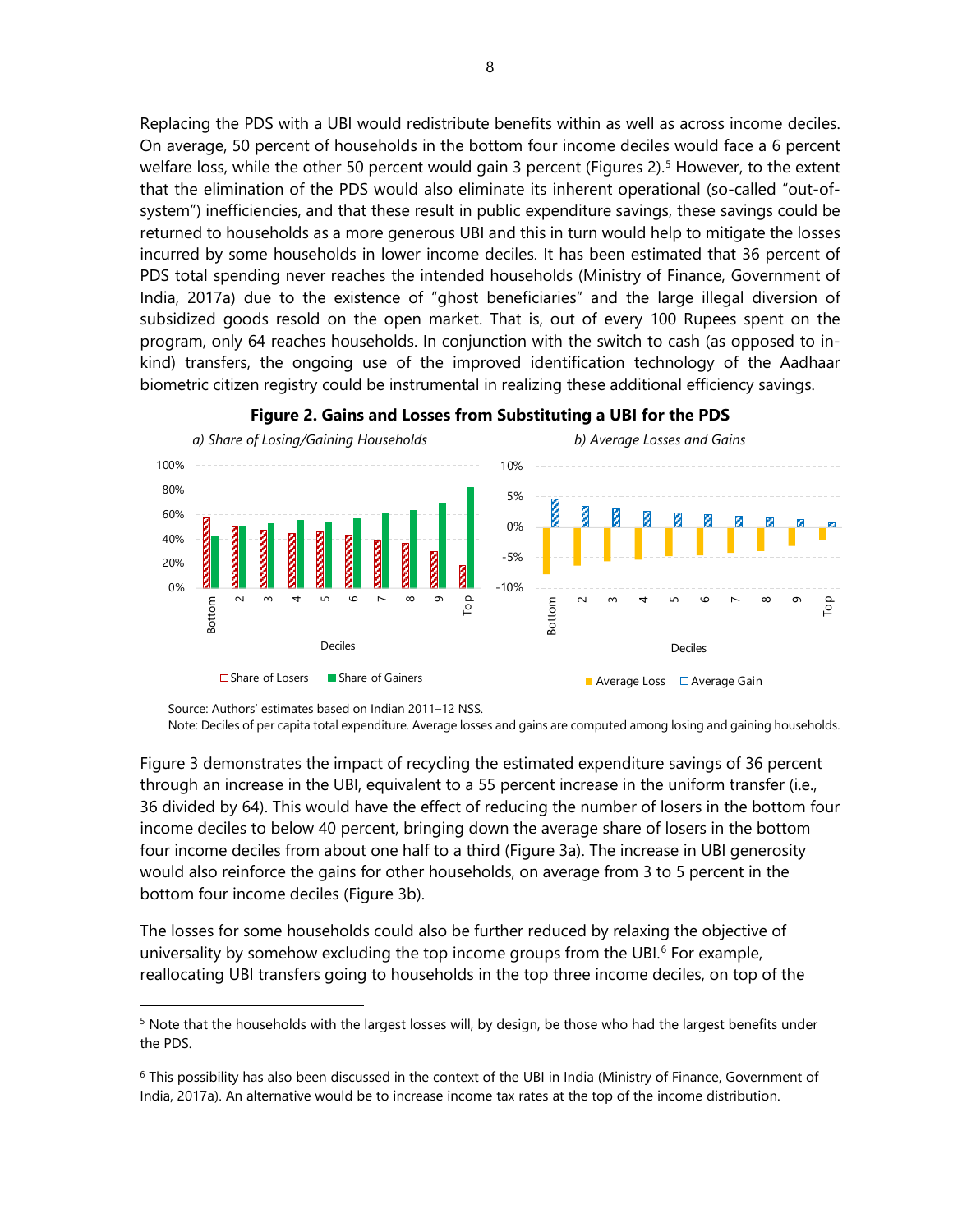efficiency gains, would result in a 42 percent increase in the per capita level of UBI for the rest of the population and reduce the proportion of losers in the bottom four deciles by 28 percent (from an average of 50 to 22 percent).





Note: Deciles of per capita total expenditure. Average losses and gains are computed among losing and gaining households.

Further analysis of the losers at the bottom of the income distribution could help design specific programs targeting these households. Losing households at the bottom four income deciles receive larger PDS subsidies, around 45 percent higher than the level received by other beneficiary households. The probability of being a loser in the bottom four deciles varies substantially across states, with a higher probability in the states of Delhi, Manipur, Gujarat, Daman and Diu, and Nagaland. Urban and large households with a greater share of youth and elderly also appear to have a higher probability of losing from the PDS transformation into a UBI. Other programs, such as a targeted conditional cash transfer (CCT) program that links benefit eligibility to households investing in the education, health and nutrition status of their children, could further help to address these losses.

The transformation of the current in-kind PDS program into a universal cash transfer would also entail administrative and political implementation challenges that need to be carefully considered. While a cash transfer system is likely to be much simpler to administer than the PDS<sup>[7](#page-8-0)</sup>, especially with the recent rolling out of the Aadhar identity system nationwide, it would still require ensuring an effective network for transferring money directly to households across the country.[8](#page-8-1) The Indian authorities could build on their recent experience in transforming Liquefied Petroleum Gas (LPG) price subsidy program. In 2014, in a number of pilot districts, the government replaced the existing LPG subsidy program based on the distribution of subsidized

Source: Authors' estimates based on Indian 2011–12 NSS.

<span id="page-8-0"></span> $7$  See Currie and Gahvari (2008) for a review of arguments advanced for in-kind vs. cash transfers.

<span id="page-8-1"></span> $8$  Increased take-up costs for households in remote areas without bank access, and transition costs (e.g., disruption, learning about a new system, changes in consumption behaviors, etc.) from dismantling an old program, should be accounted for in the communication strategy, and the design of complementary measures to address these issues (Khera, 2014).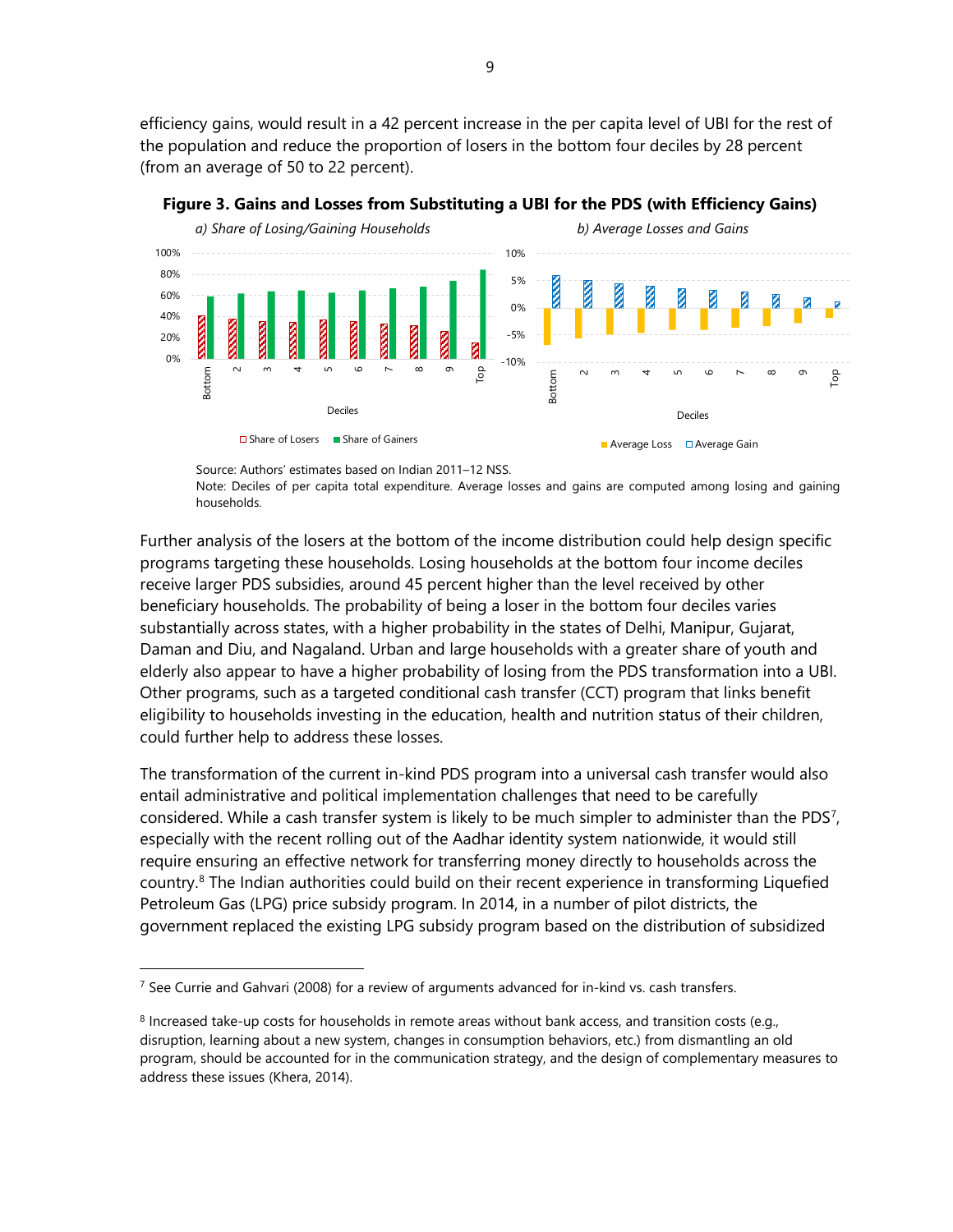LPG cylinders with a cash transfer scheme (the PAHAL Scheme, or Direct Benefit Transfer for LPG (DBTL) program), leveraging increasing household access to bank and mobile services, coupled with the Aadhaar biometric identification.<sup>[9](#page-9-0)</sup> The objective was to eliminate ghost beneficiaries through better identification of actual consumers and to discourage diversion of subsidized LPG to the market for higher prices. Prior to the reform, beneficiary households were entitled to purchase annually up to twelve subsidized LPG cylinders from designated supply depots. Under the new regime, beneficiaries pay the market price for their LPG but receive the price difference between the market and subsidized prices as a direct transfer to their bank account.

Unlike a UBI, this reform requires not only the effective identification of LPG consumers but also the quantity consumed. In 2015, the DBTL was expanded to all districts in India and by 2016–7 the share of LPG subsidies allocated through the DBTL program was reported to be 58 percent. To reduce the cost of the program and improve its targeting, the government publicly encouraged well-off households to give up their subsidy entitlement (the so-called "give-it-up" movement), with the option to switch back to the subsidy one year after giving up. While this initially created additional fiscal space, the number of consumers switching back to the subsidy after giving it up is increasing as unsubsidized LPG prices trend upwards.<sup>[10](#page-9-1)</sup>

# **III. BUILDING SUPPORT FOR STRUCTURAL REFORM: EFFICIENT ENERGY PRICING**

Despite recent reforms aimed at phasing out energy subsidies, energy prices in India are still below their efficient levels. Efficient pricing of energy products (gasoline, diesel, coal, LPG and kerosene) requires that consumers (i.e., households and firms) face a price that reflects three different components: a supply cost (i.e., the opportunity cost to a country of supplying the energy product to consumers), a standard consumption tax to contribute towards revenueraising objectives, and a Pigouvian tax to internalize energy consumption externalities (Coady and others, 2017). Coady and Hanedar (2016) estimated that in India the following price increases would be required to reach efficient energy prices: gasoline (67 percent), diesel (69 percent), kerosene (10 percent), LPG (67 percent) and coal (455 percent).[11](#page-9-2) These are of

<span id="page-9-0"></span><sup>9</sup> This replaced a smaller-scale pilot DBT program rolled out between 2013 and 2014. PAHAL-DBTL is part of a broader policy, launched in 2013, whose stated objective is to "cut out middlemen to put more into the hands of beneficiaries" through gradually shifting current subsidies, grants, and other social assistance schemes to direct budget transfers (DBT) to beneficiary bank accounts. There are currently 1,132 schemes from 74 Ministries that are planned to transition to DBT, out of which 462 from 57 Ministries already did. For further details, see <https://dbtbharat.gov.in/scheme/dbtapplicablelist>

<span id="page-9-1"></span> $10$  The decrease in the take-up of the "give-it-up" option is symptomatic of the incomplete reform of LPG subsidy under PAHAL. Indeed, since the LPG price subsidy is simply replaced by a monetized price subsidy, the benefit amount still depends on the quantity consumed (up to 12 cylinders) discouraging households from curbing overconsumption.

<span id="page-9-2"></span><sup>&</sup>lt;sup>11</sup> Differences in retail and efficient prices are estimated as of June 2015; household income savings are estimated based on their consumption patterns as reflected in the 2011–12 NSS. Therefore, our distributional analysis is anchored in 2011, and the price difference estimates are anchored in June 2015 and do not account for later energy price reforms. The price increase indicated for kerosene refers to the price gap on the unsubsidized kerosene market, which accounts for a very small fraction of the total kerosene consumption as the bulk of it is consumed through the PDS program. The reform of the kerosene subsidy based on using the supply (or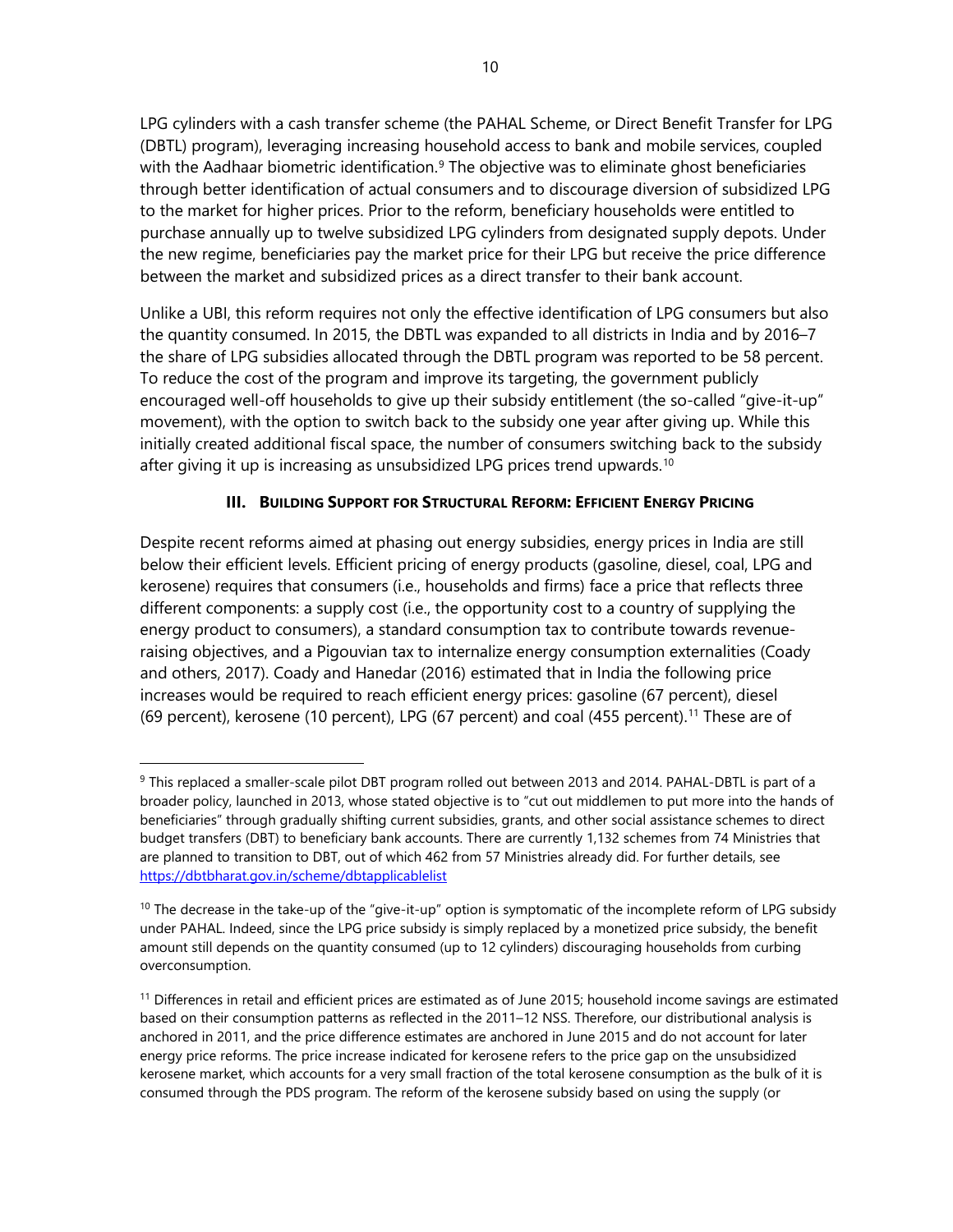course very large price increases so that such an ambitious reform would have to be carefully designed and implemented to address reform challenges.<sup>[12](#page-10-0)</sup>

Energy subsidies benefit households through two distinct channels: a direct channel as energy products directly consumed by households (for cooking, heating, lighting and private transport) are cheaper; and an indirect channel as other goods and services consumed by households, which use energy products as an input, are lower due to lower production and distribution costs. Figure 4 shows the distribution of these subsidy benefits based on 2011 consumption patterns. These are substantial and regressive. On average, household subsidy benefits are equivalent to around 10 percent of their total expenditures, with wealthier households benefiting more (on average, 11.5 percent of total expenditures in top three income deciles) than poor households (on average, 9 percent in bottom three income deciles). Reflecting different consumption patterns across the income distribution, while the indirect benefits from low coal prices are relatively neutrally distributed across deciles, the indirect benefits from low electricity prices are regressive while those from low diesel prices are progressive. Around one quarter of total subsidy benefits come through the direct effect and are highly regressive.



**Figure 4. Energy Subsidy Across Deciles**

Energy subsidies are therefore a very inefficient way of providing income support to the poor. Richer households benefit disproportionately from these subsidies reflecting the high underlying income inequality and the fact that they consume a relatively high share of total energy consumed: while households in the bottom four income deciles receive 17 percent of total energy subsidies, households in the top four income deciles receive 69 percent (Figure 5a). Replacing these subsidies with a UBI in a budget neutral way would therefore result in a

Source: Authors' estimates based on Indian 2011–12 NSS. Note: Deciles of per capita total expenditure. Effects among consuming households.

opportunity) cost is therefore encompassed in the discussion of the PDS reform and its transformation into a UBI in Section I.

<span id="page-10-0"></span> $12$  See Clements and others (2013) for a discussion of these challenges and reform options to address them.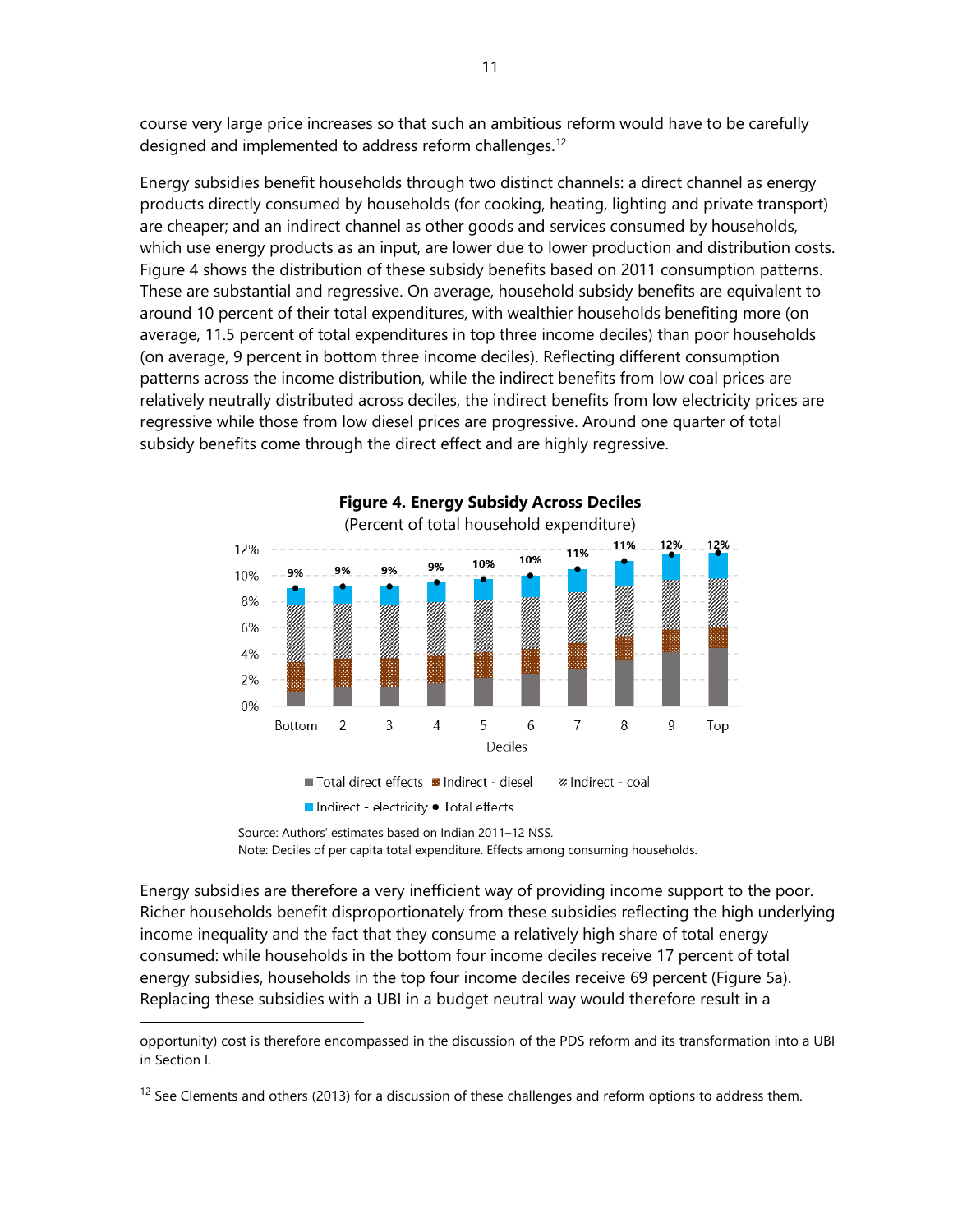substantial redistribution of benefits from higher to lower income groups and a substantial increase in benefit generosity for lower income groups (Figure 5b).



## **Figure 5. Energy Subsidy Targeting and Generosity Across Deciles**

Source: Authors' estimates based on Indian 2011–12 NSS. Note: Deciles of per capita total expenditure.

 $\overline{a}$ 

Whereas households in the bottom three income deciles receive only 9 percent of energy subsidies, they would receive 30 percent of UBI transfers. Average benefit levels for lower income groups would also be substantially higher under the UBI than under energy subsidies. On average, for households in the bottom three income deciles, a UBI would represent 25 percent of their total expenditure, around three times more than current energy subsidies representing around 9 percent of total expenditure. However, while over 90 percent of households in each of the bottom four income deciles gain from the switch to a UBI, the losses of the small share of households who lose is sizeable (Figure 6). On average, 2 percent of households in the bottom three income deciles would incur a substantial average welfare loss of 11 percent. By definition, these are households that receive large subsidies under the current system and therefore are very energy intensive. To the extent that households can reduce consumption of goods with relatively high price increases (including reducing wasteful use of energy), the welfare losses from these price increases will be lower and the net welfare gain from switching to the UBI higher. Complementary policies to facilitate more efficient energy consumption by households can reinforce behavioral change to help further reduce the welfare impact on all households, including the poor.

# **IV. ENERGY SUBSIDY REFORMS IN INDIA IN RECENT YEARS**

As indicated earlier, over recent years the government has implemented substantial energy subsidy reforms.<sup>[13](#page-11-0)</sup> Gasoline prices have been liberalized since 2010. Starting in 2013, diesel prices

<span id="page-11-0"></span> $<sup>13</sup>$  Note that although recent reforms have reduced the gap between consumer prices and efficient prices, the</sup> issues discussed in the above analysis are still relevant. For a broader cross-country discussion of the magnitude of energy subsidy reforms and the welfare impacts of reforms see Coady and others (2017) and Coady, Parry and Shang (2018). Note also that the issues addressed in this paper are also likely to be relevant for other potential subsidy reforms in India, such as fertilizer subsidies.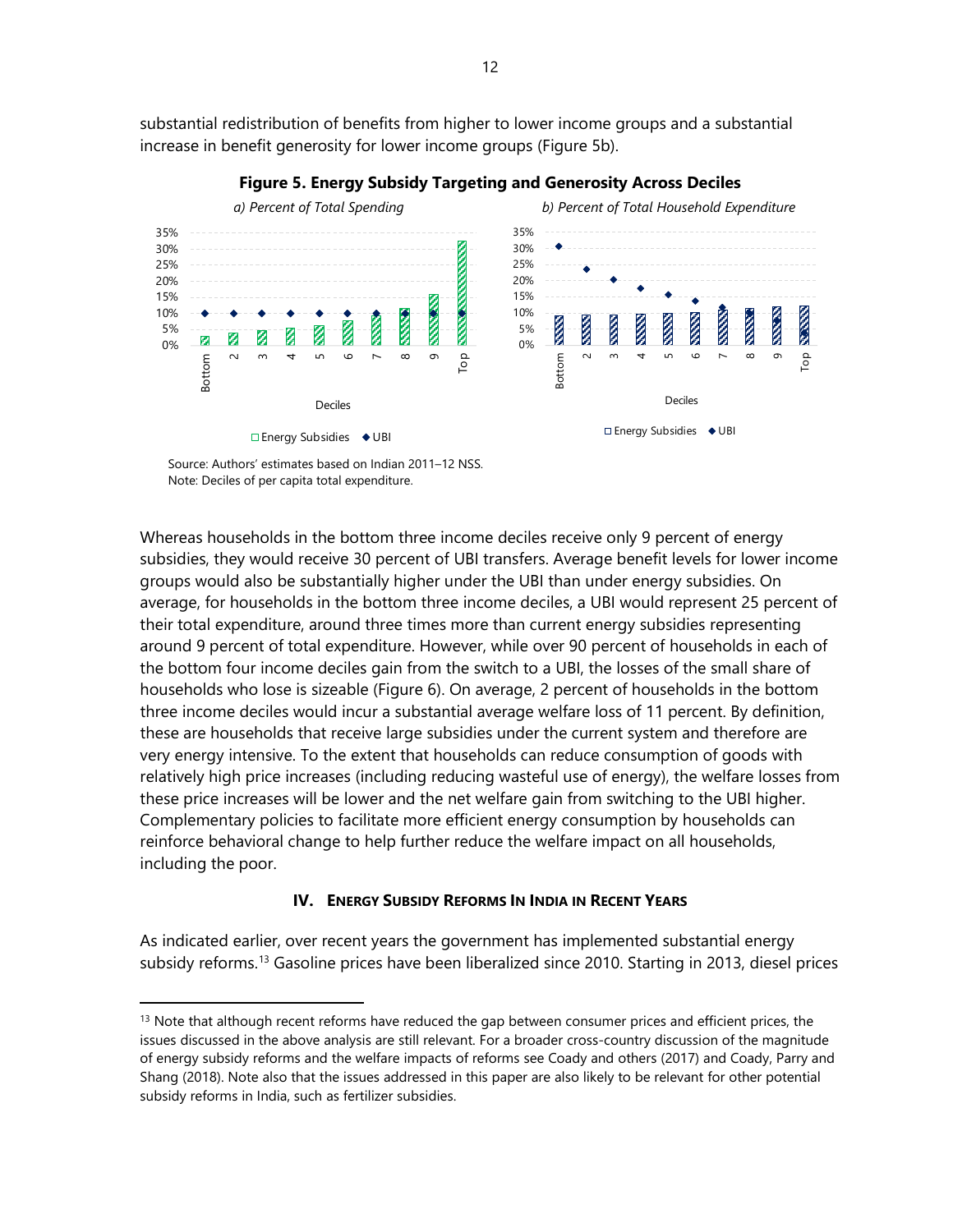were increased by a half rupee per month until they reached international parity, and have been fully liberalized since January 2015. Since June 2017, gasoline and diesel prices at the pump are changed daily according to a revised automatic pricing formula that sets consumer prices, instead of twice a month under the previous regime. The government also used the fall in oil prices to offset the price decline at the pump with higher taxes. Currently, petrol and diesel are taxed once by the central government through a central excise tax and then again at the state level through a value-added tax. Excise duties, levied by the central government on petrol and diesel, have been increased nine times since November 2014. The Minister of Petroleum and Natural Gas has proposed to bring petrol and diesel under the goods and services tax (GST) that was introduced in July 2017 and which would replace both central excises and the local VATs.



**Figure 6. Gains and Losses from Substituting a UBI for Energy Subsidies**

Source: Authors' estimates based on Indian 2011–12 NSS.

 $\overline{a}$ 

Note: Deciles of per capita total expenditure. Average losses and gains are computed among losing and gaining households.

In 2017, the government committed to gradually phase out LPG subsidies by April 2018 for domestic consumers, by increasing the cost of LPG cylinders by four rupees/month (Ministry of Finance, Government of India 2017b). All households are entitled to a cash transfer (DBTL) corresponding to the price difference between the subsidized and unsubsidized LPG cylinder prices, up to twelve cylinders a year.[14](#page-12-0) This simply changes the nature of subsidies from in-kind to cash, although this can also help to cut-out the potential for fraud by middlemen. With fixed administrative prices, the size of subsidies is determined by changes in market LPG prices. Elimination of subsidies will require reductions in the gap between administrative and market prices and the eventual removal of government price intervention, e.g., in a gradual manner as with diesel.

Indian authorities have assessed the opportunity of using digitalization and increased financial inclusion (JAM) to substitute cash transfers to food and energy subsidies (Ministry of Finance,

<span id="page-12-0"></span><sup>&</sup>lt;sup>14</sup> It is not clear whether the DBTL has been increased to offset recent price hikes (International Institute for Sustainable Development, 2015).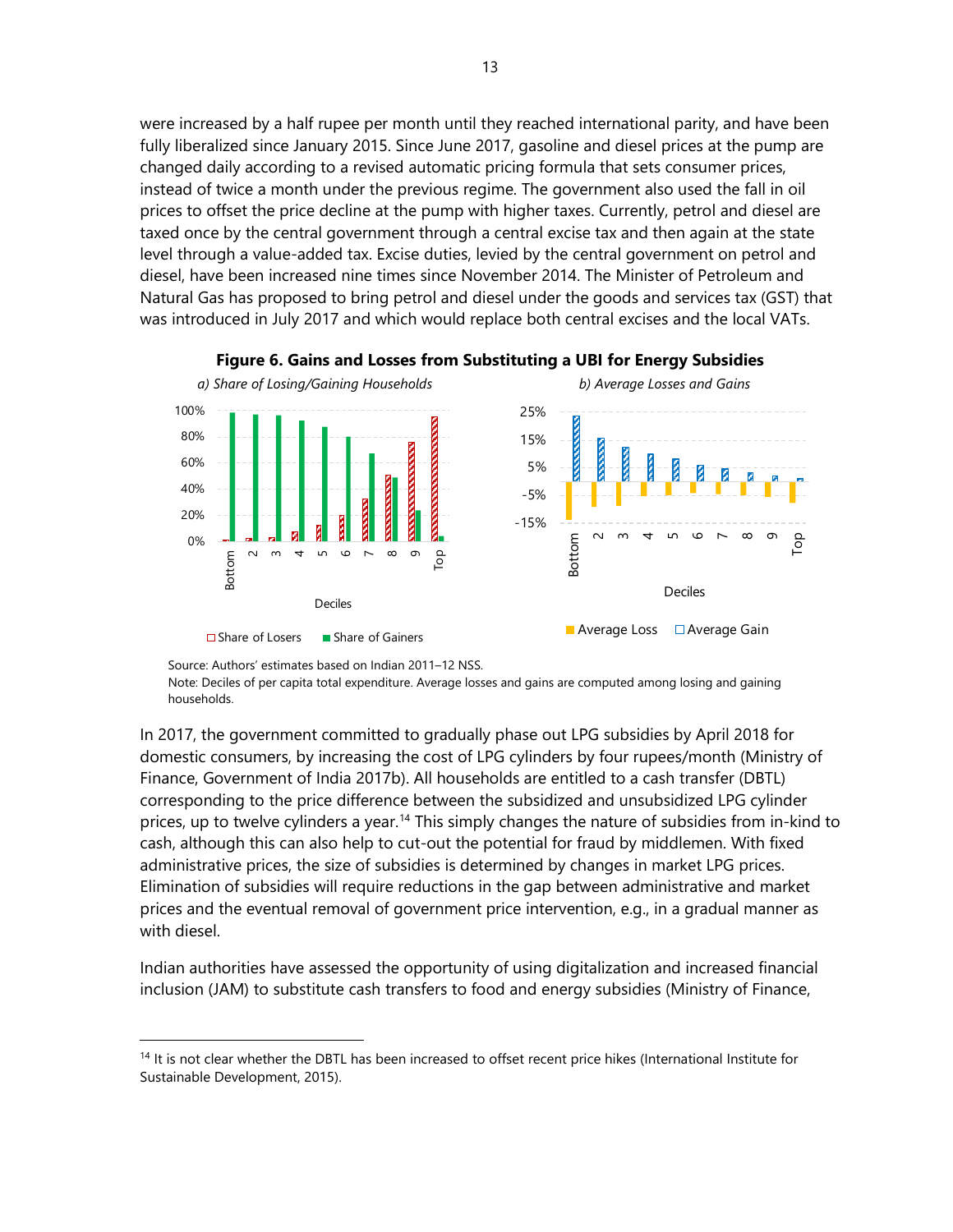Government of India, 2016).<sup>[15](#page-13-0)</sup> According to this assessment, priority should be given to current subsidies with high levels of leakages (to increase efficiency gains) and with a high degree of central government control (to limit coordination costs among different interest groups along the supply chain). The implicit energy subsidies analyzed in this paper meet both criteria and could therefore be part of an ongoing reform effort that uses JAM to better reach low-income households and provide the support they need.

Although there have been many recent changes, the distributional results presented in this paper would still hold true even if the fiscal space freed through terminating the PDS program and energy subsidies would be smaller. Nonetheless, there are other genuine concerns regarding the introduction of a UBI in India that this paper does not address<sup>16</sup>:

- There may be several policy priorities (for example, to increase public spending in health or education, or to reduce the fiscal deficit) competing for financing. The desirability and level of a UBI in such a context of scarce resources has to be assessed against other governmental priorities and the potential for greater revenue mobilization.
- Many vested interests in the status quo can make it difficult to reform long-lasting and well-known programs.
- Direct cash transfers may be difficult to implement and the risk of excluding poor households remains, even under universal schemes. In this respect, phasing in a UBI through the gradual introduction of categorical cash transfers such as social pensions and child benefits could be an efficient way to transition from subsidies to (broad) cash transfers (Khera 2016 and Drèze 2017).

# **V. SUMMARY AND CONCLUSIONS**

This paper discusses two common arguments used to motivate the adoption of a UBI: (i) that it can be a more effective way of supporting low-income households when existing income support programs are inefficient, and (ii) that it can play an important role in generating public and political support for the implementation of structural reforms in support of economic growth. Although the empirical analysis uses data for India to illustrate the trade-off involved, the discussion has broader relevance for countries considering similar reforms.

The paper starts by discussing the adoption of a UBI as a substitute for the Public Distribution System (PDS), which provides income support to households through price subsidies for wheat,

<span id="page-13-0"></span><sup>&</sup>lt;sup>15</sup> Centralized cash transfer to individuals requires identification, banking coverage, and effective access to cash after transfer. Since 2014, Indian authorities have launched large-scale initiatives, commonly referred to as the "JAM trinity", to master these necessary steps: i) identification with the Aadhaar biometric ID system, covering nearly 99 percent of the population aged 18 and over in 2017; ii) banking coverage with the Jan Dhan scheme helping household open a bank account, reaching an average banking coverage of 46 percent across Indian States, lower in rural states; iii) the use of mobile penetration – average penetration lower than 56 percent only in 2 states.

<span id="page-13-1"></span> $16$  For a broader discussion of the potential role for a UBI and implementation challenges, see Atkinson (2015) and Emery, Fleisch, and McIntyre (2013).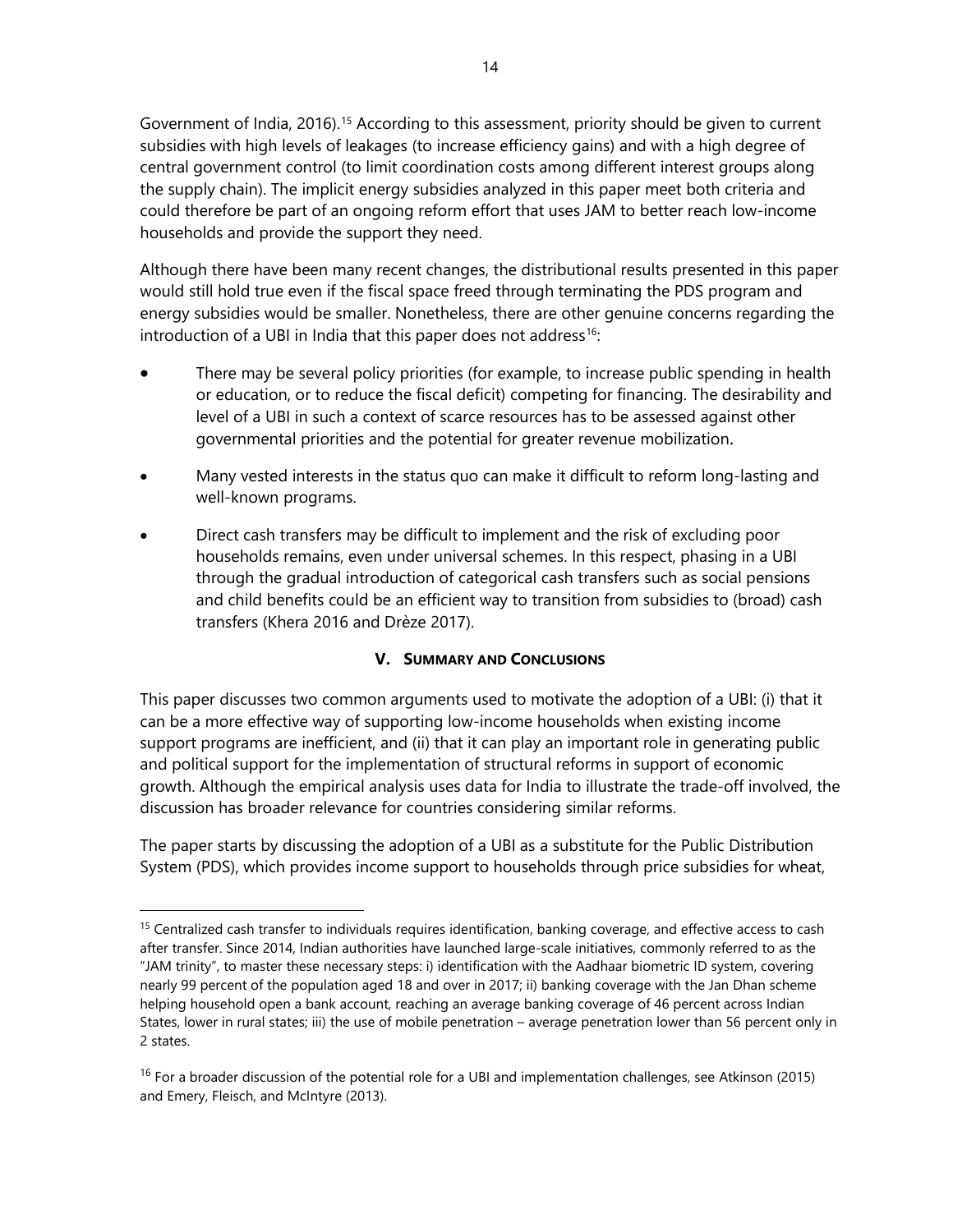rice, sugar and kerosene consumption. It then discusses the introduction of a UBI as part of an ambitious structural reform program centered around increasing energy prices to efficient levels that reflect the true social cost of energy consumption. Both reforms are designed to be budget neutral.

While the replacement of the PDS with a UBI would help to address under-coverage of low income households under the former, this gain would come at the expense of a slight increase in leakage of benefits to higher income groups. In addition, a sizeable percentage of existing PDS beneficiaries would lose from the reform, including many low-income households. The number of losers and the magnitude of their losses could be reduced by recycling the efficiency gains from avoiding the "out-of-system" losses throughout the procurement, storage and distribution stages as a higher UBI benefit. Alternatively, by excluding higher income groups from the UBI, these savings could similarly be recycled. In addition, other more targeted programs could help protect poor households adversely impacted by the reform.

In contrast, replacing inefficient energy subsidies—raising domestic energy prices to efficient levels—would deliver unambiguous distributional gains as well as strong incentives for improving energy efficiency with the associated environmental and health gains. The very high leakage of benefits under universal energy price subsidies means that the equal sharing of these subsidies under the UBI would deliver significant income gains for low-income households, financed by losses for the highest income households. These welfare gains will be even higher to the extent that higher energy prices incentivize energy consumers (households and firms) to decrease wasteful energy use and improve their energy efficiency. Only a few low-income households lose from the reform, albeit some significantly. However, to the extent that such losses reflect wasteful use of energy, higher energy prices provide a strong incentive to reduce this waste and therefore the adverse welfare impact of energy price reforms. Complementary programs can also focus on facilitating energy-saving behaviors by consumers, especially lowincome households.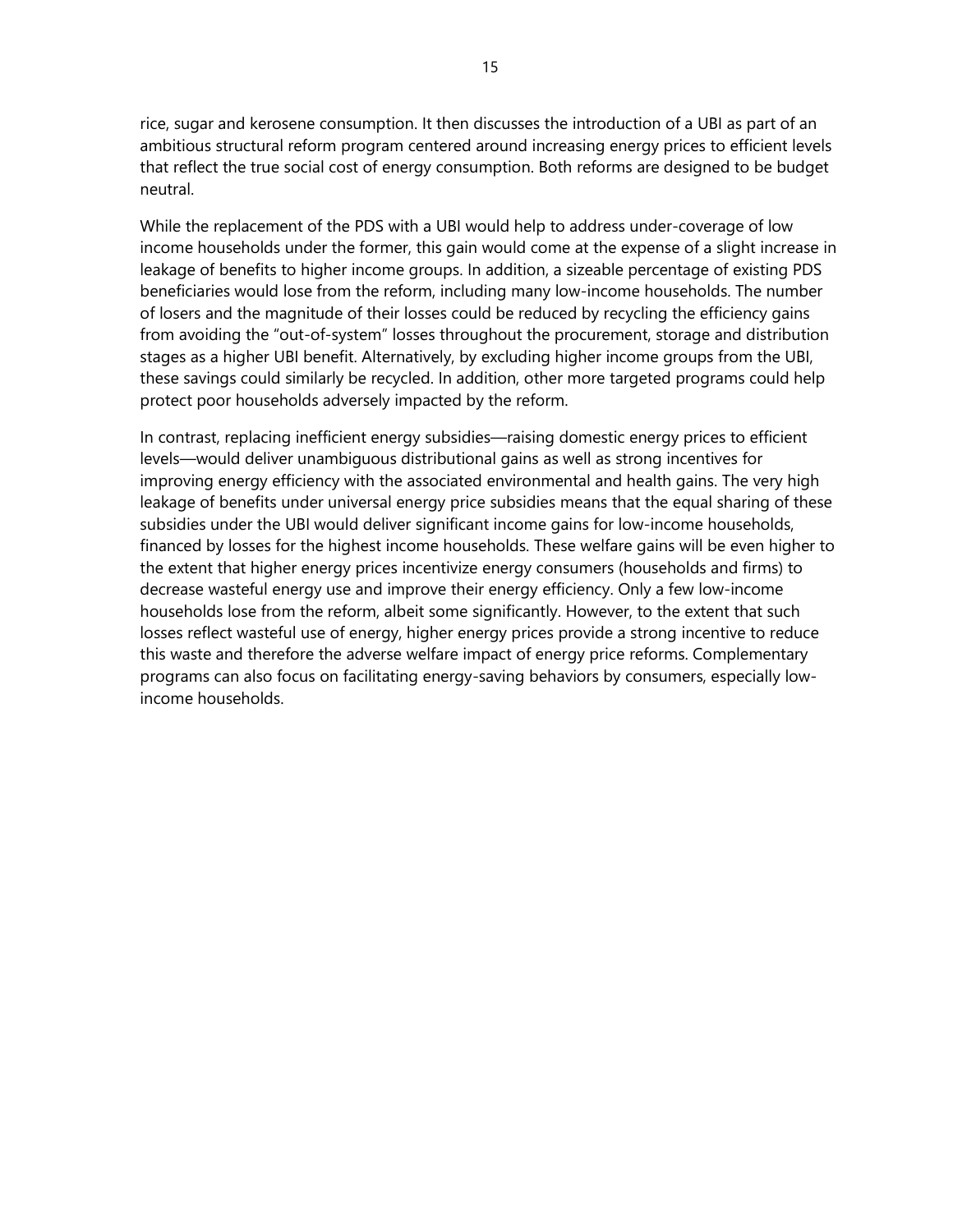### **REFERENCES**

- Abdallah, Chadi., David Coady, Sanjeev Gupta and Emine Hanedar, 2015, "The Quest for the Holy Grail: Efficient and Equitable Fiscal Consolidation in India", in *Inequality and Fiscal Policy*, edited by Benedict Clements, Ruud de Mooij, Sanjeev Gupta, and Michael Keen (International Monetary Fund, 2015).
- Atkinson, Antony, 2015, *Inequality: What can be done?* Cambridge, MA: Harvard University Press.
- Basu, Deepankar and Debarshi Das, 2015, "Social Hierarchies and Public Distribution of Food in Rural India", Economics Department Working Paper Series No. 2014-05 (Amherst, Massachusetts: University of Massachusetts Amherst, Department of Economics).
- Clements, Benedict, David Coady, Stefania Fabrizio, Sanjeev Gupta, Trevor Alleyne, and Carlo Sdralevich, eds., 2013, *Energy Subsidy Reform: Lessons and Implications*. International Monetary Fund (Washington).
- Coady, David and Emine Hanedar, 2016, "The Distributional Impact of Efficient Energy Pricing in India," in *Economic Modeling, Analysis, and Policy for Sustainability*, ed. by Anandajit Goswami and Arabinda Mishra (New Delhi, India: TERI Research Institute).
- Coady, David, Ian Parry, Louis Sears, and Baoping Shang, 2017, "How Large Are Global Fossil Fuel Subsidies?," *World Development*, Vol. 91, pp. 11–27. <https://www.sciencedirect.com/science/article/pii/S0305750X16304867>
- Coady, David, Ian Parry and Baoping Shang, 2018, "Energy Price Reform: A Guide for Policymakers", *Review of Environmental Economics and Policy*. Available at: [https://academic.oup.com/reep/advance](https://academic.oup.com/reep/advance-article/doi/10.1093/reep/rey004/5039946?guestAccessKey=cd25a1e5-6bf6-4888-8eda-ccdfdb5c6e54)[article/doi/10.1093/reep/rey004/5039946?guestAccessKey=cd25a1e5-6bf6-4888-8eda](https://academic.oup.com/reep/advance-article/doi/10.1093/reep/rey004/5039946?guestAccessKey=cd25a1e5-6bf6-4888-8eda-ccdfdb5c6e54)[ccdfdb5c6e54](https://academic.oup.com/reep/advance-article/doi/10.1093/reep/rey004/5039946?guestAccessKey=cd25a1e5-6bf6-4888-8eda-ccdfdb5c6e54)
- Currie, Janet, and Firouz Gahvari, 2008, "Transfers in Cash and in-Kind: Theory meets the Data," *Journal of Economic Literature,* Vol. 46 (No. 2), pp. 333–83. [https://www.aeaweb.org/atypon.php?doi=10.1257/jel.46.2.333.](https://www.aeaweb.org/atypon.php?doi=10.1257/jel.46.2.333)
- Davala, Sarath*,* Renana Jhabvala, Soumya Mehta, and Guy Standing (2015). *Basic Income: A Transformative Policy for India,* London and New Delhi, Bloomsbury Academic.
- Drèze, Jean, 2017, "Universal Basic Income for India Suddenly Trendy. Look Out," Blog Post, NDTV, January 16, 2017. <http://www.ndtv.com/opinion/decoding-universal-basic-income-for-india-1649293>
- Emery, Herbert, Valerie Fleisch, and Lynn McIntyre, 2013. "How a Guaranteed Annual Income Could Put Food Banks Out of Business", *The School of Public Policy SPP Research Paper*, 6(37), pp1-20.
- Government of India (GOI), 2016, *Economic Survey 2015-16*, Ministry of Finance, Government of India.
- \_\_\_\_\_\_\_, 2017a, *Economic Survey 2016-17*, Ministry of Finance, Government of India.
- \_\_\_\_, 2017b, Medium-term Expenditure Framework Statement laid before Parliament as required under the Fiscal Responsibility and Budget Management Act, 2003.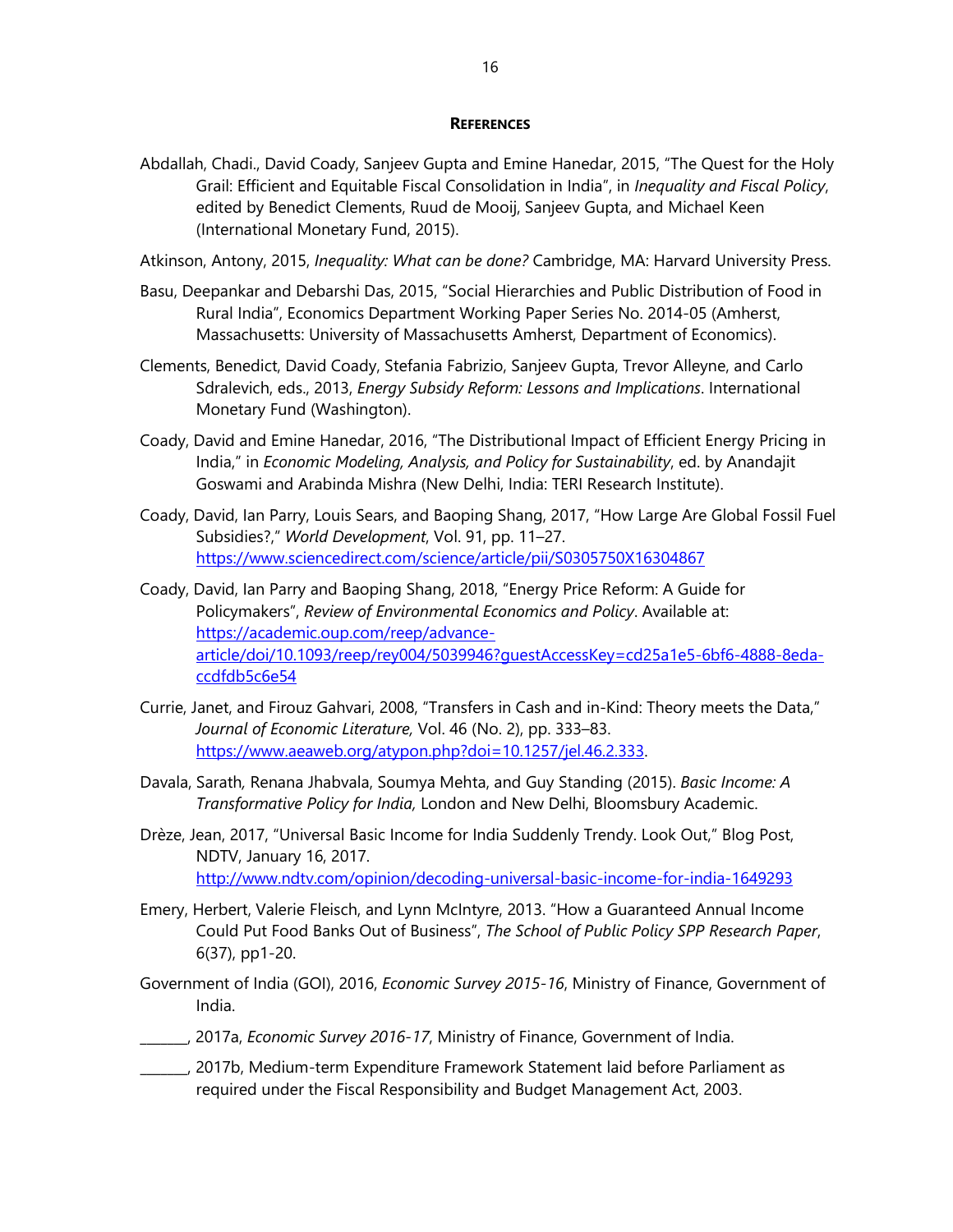\_\_\_\_\_\_\_, 2018, *Economic Survey 2017–18*, Ministry of Finance, Government of India.

- International Institute for Sustainable Development (IISD), 2015, "Ghost savings: Understanding the Fiscal Impacts of India's LPG Subsidy." [https://www.iisd.org/blog/ghost-savings-understanding-fiscal-impacts-indias-lpg](https://www.iisd.org/blog/ghost-savings-understanding-fiscal-impacts-indias-lpg-subsidy)[subsidy](https://www.iisd.org/blog/ghost-savings-understanding-fiscal-impacts-indias-lpg-subsidy)
- International Monetary Fund, 2017a, *Fiscal Monitor: Tackling Inequality* (Washington).
- , 2017b, "India: Universal Basic Income Proposals —Selected Issues Paper," IMF Country Report No. 17/55 (Washington).

Joshi, Vijay (2016), *India's Long Road: The Search for Prosperity*, Penguin Books India.

- Khera, Reetika, 2014, "Cash vs. In-kind Transfers: Indian Data Meets Theory," *Food Policy*, Vol. 46, pp. 116–128. [http://www.sciencedirect.com/science/article/pii/S0306919214000499/pdfft?md5=05104](http://www.sciencedirect.com/science/article/pii/S0306919214000499/pdfft?md5=051044471d143b4e875032412001e1de&pid=1-s2.0-S0306919214000499-main.pdf) [4471d143b4e875032412001e1de&pid=1-s2.0-S0306919214000499-main.pdf](http://www.sciencedirect.com/science/article/pii/S0306919214000499/pdfft?md5=051044471d143b4e875032412001e1de&pid=1-s2.0-S0306919214000499-main.pdf)
- \_\_\_\_\_\_\_, 2016, "A Phased Approach will make a 'Basic Income' Affordable for India," Wire, December 20, 2016. <https://thewire.in/88350/basic-income-phased-approach>
- Khosla, Saksham, 2018, "India's Universal Basic Income, Bedeviled by the Details" (Washington: Carnegie Endowment for International Peace). [http://carnegieendowment.org/files/CEIP\\_Khosla\\_Report\\_FNL\\_w\\_covers.pdf](http://carnegieendowment.org/files/CEIP_Khosla_Report_FNL_w_covers.pdf)
- Sandefur, Justin (2017), "Disintermediating the State: Would a Universal Basic Income Reduce Poverty more than Targeted Programs?" Blog Post, Center for Global Development, Washington DC.
- Sen, Amartya, 1992, "The Political Economy of Targeting," Annual Bank Conference on Development Economics (Washington, D.C., World Bank Group).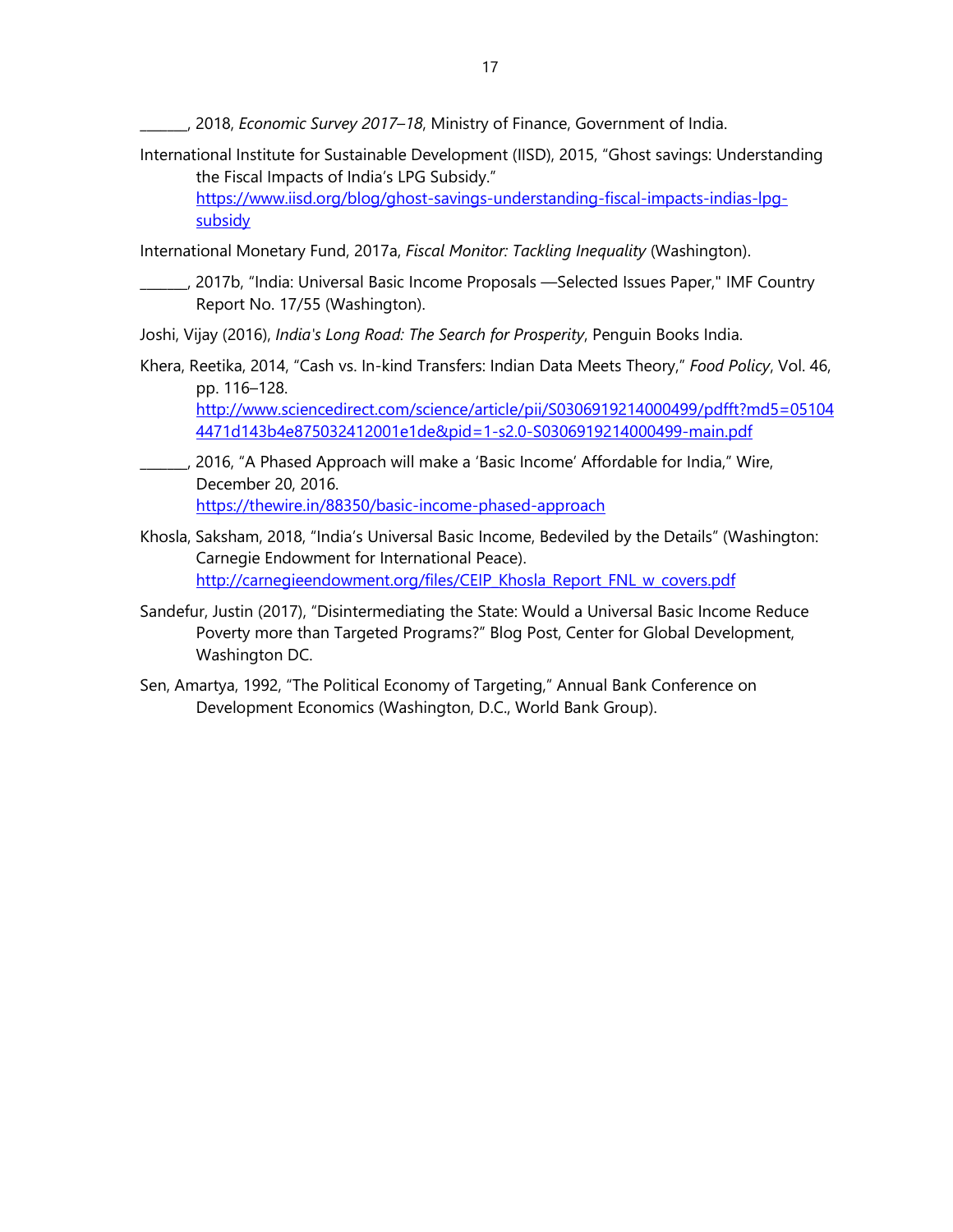# **Appendix 1. PDS and Energy Subsidy Estimates**

PDS and energy subsidy estimates and incidence analysis are based on data from the most recent publicly available National Sample Survey (2011–12 NSS) which covers the whole of the Indian Union, and records data on expenditure of more than 100,000 households sampled for the survey. For the analysis, expenditure is used as a proxy for income. As survey information is collected at the household level, household expenditure is divided by the number of household members to obtain the welfare indicator (expenditure per capita). Deciles are based on per capita household expenditure, with each decile representing 10 percent of the population. Subsidy estimates assume that demand does not respond to price changes and therefore estimates should be interpreted as short-term welfare effects following price increases.

# **Estimates of PDS Subsidy**

PDS subsidies for rice, wheat, sugar and kerosene are estimated as the additional expenditure households would have to incur to keep their consumption level constant if these prices were increased to market price levels. Market prices are computed as the average of prices paid across all households in the same income decile and geographical region for non-PDS rice, wheat, sugar and kerosene. For each PDS good the subsidy is computed as:

# *PDS Subsidy = PDS quantity x (market price – PDS price).*

Table A1 shows average household budget shares of each PDS-subsidized good as well as of market-purchased consumption across each income decile. Appendix Figure 1 shows the average PDS subsidy received by households in each income decile.

|                | <b>Rice</b> |         | Wheat      |         | Sugar      |         | <b>Kerosene</b> |         |
|----------------|-------------|---------|------------|---------|------------|---------|-----------------|---------|
| <b>Decile</b>  | <b>PDS</b>  | non-PDS | <b>PDS</b> | non-PDS | <b>PDS</b> | non-PDS | <b>PDS</b>      | non-PDS |
| 1              | 1.8%        | 9.2%    | 0.8%       | 4.8%    | 0.4%       | 1.6%    | 1.3%            | 0.4%    |
| 2              | 1.2%        | 8.8%    | 0.6%       | 4.3%    | 0.3%       | 1.7%    | 1.0%            | 0.4%    |
| 3              | 1.1%        | 8.3%    | 0.5%       | 4.0%    | 0.2%       | 1.7%    | 0.9%            | 0.4%    |
| $\overline{4}$ | 0.9%        | 7.7%    | 0.4%       | 4.0%    | 0.2%       | 1.7%    | 0.8%            | 0.4%    |
| 5              | 0.8%        | 6.9%    | 0.4%       | 3.7%    | 0.2%       | 1.7%    | 0.7%            | 0.3%    |
| 6              | 0.7%        | 6.5%    | 0.3%       | 3.4%    | 0.2%       | 1.6%    | 0.6%            | 0.3%    |
| 7              | 0.6%        | 6.0%    | 0.2%       | 3.1%    | 0.1%       | 1.5%    | 0.5%            | 0.3%    |
| 8              | 0.5%        | 5.3%    | 0.2%       | 2.8%    | 0.1%       | 1.4%    | 0.4%            | 0.3%    |
| 9              | 0.3%        | 4.5%    | 0.1%       | 2.3%    | 0.1%       | 1.2%    | 0.3%            | 0.4%    |
| 10             | 0.1%        | 2.8%    | 0.1%       | 1.4%    | 0.0%       | 0.7%    | 0.1%            | 0.3%    |
| <b>Total</b>   | 0.7%        | 6.2%    | 0.3%       | 3.2%    | 0.2%       | 1.4%    | 0.6%            | 0.4%    |

#### **Appendix Table 1. Average Budget Shares for Rice, Wheat, Sugar, and Kerosene** (Percent of total expenditure – all households)

Source: Authors' estimates based on Indian 2011–12 NSS. Note: Deciles of per capita total expenditure.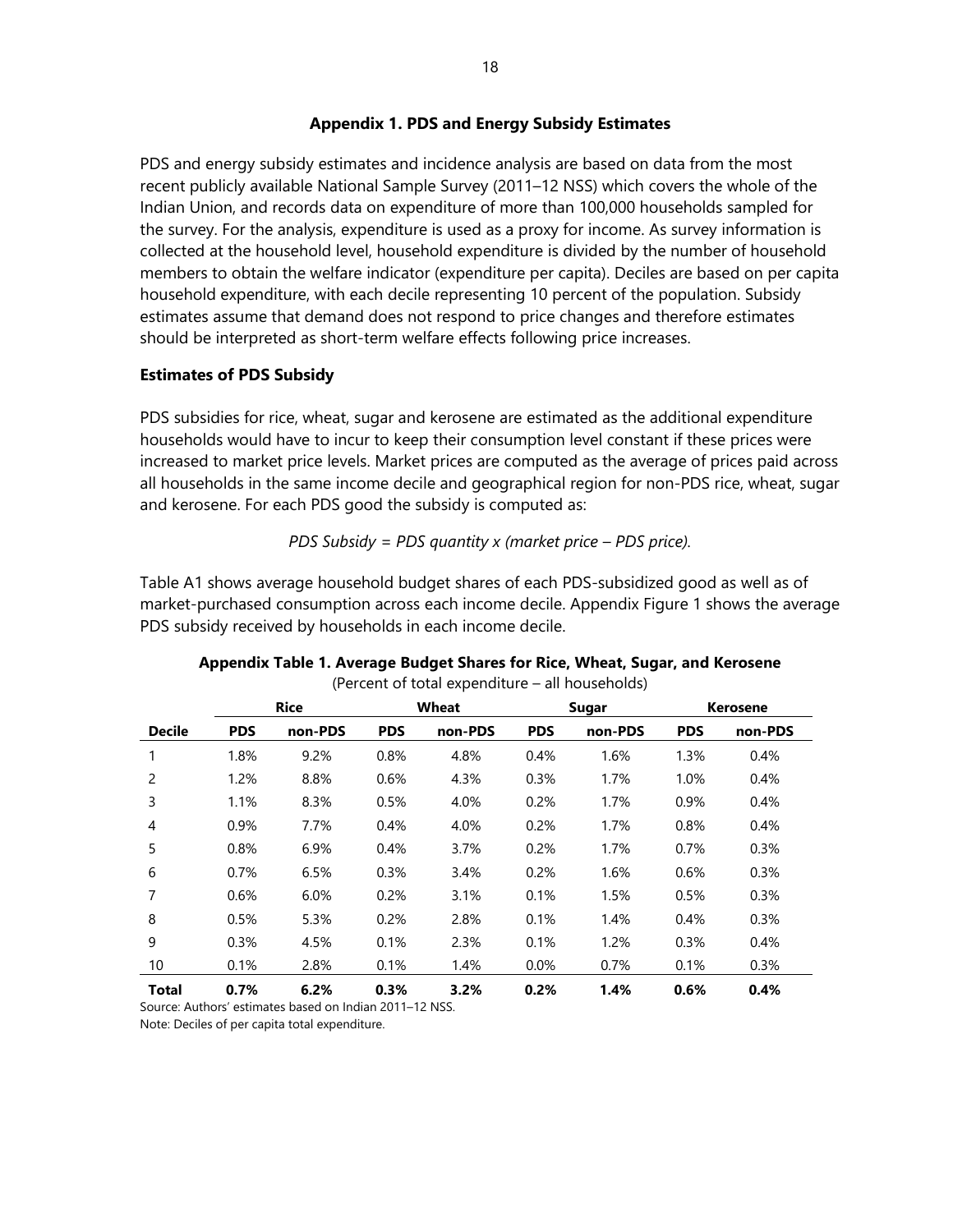

**Appendix Figure 1. Average Household PDS Subsidy**

**□** Rice Wheat 2 Sugar Kerosene

Source: Authors' estimates based on Indian 2011–12 NSS. Note: Deciles of per capita total expenditure.

# **Estimates of Energy Subsidies**

Energy subsidies for kerosene, coal, LPG, gasoline and diesel are estimated as the additional expenditure households would have to incur to keep their consumption level constant if these prices were increased to efficient price levels. Households would have to pay higher prices for energy they directly consume (i.e. direct effect), and higher prices for other goods and services that use energy products as inputs and would therefore cost more to produce (i.e. indirect effect).

For each energy product, the direct effect of efficient pricing is computed as:

# *Direct Effect = Budget Share x Percentage Price Increase*

Price increases of goods other than energy products reflect increases in diesel and coal prices and are estimated using the model developed by Coady and Newhouse (2006), which assumes that increases in energy production costs are fully passed forward onto the domestic output prices of goods and services. For each product consumed by households, the indirect effect of efficient pricing of coal and diesel is then computed as:

*Indirect Effect = Budget Share x Percentage Price Increase*

Total energy subsidies are the sum of direct and indirect effects. Appendix Table 2 shows average household budget shares of each energy product by income decile. Appendix Figure 2 shows household monthly total energy subsidy in rupees by income decile.